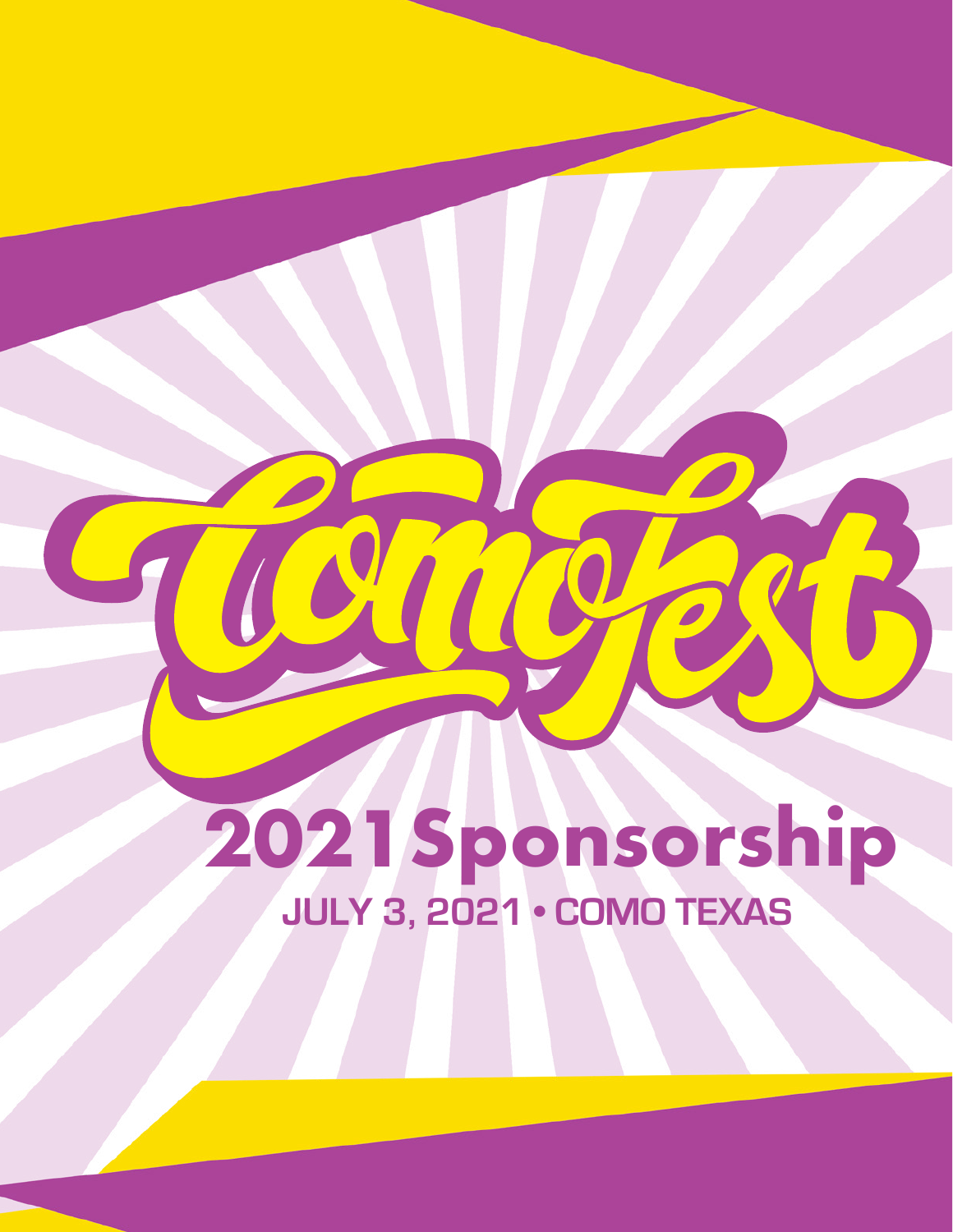

## **What is ComoFest?**

**The community of Lake Como Texas has a tradition of coming together to celebrate the 4th of July, with a kickoff block party on the 3rd of July. The block party consisted of blocking off Horne Street which runs directly through the middle of the neighborhood. This day is celebrated as a day of homecoming, as you would see friends and family that you may not have seen since last 3rd of July. This day really gives you a feel of nostalgia of a festive time of years past.** 

**Over the years the narrative of what the 3rd of July represented was changed, in part due to a few bad apples from other neighborhoods. The overwhelming presence of the Fort Worth Police Department on this day began to grow larger every year. The uptick of manpower on foot, in patrol cars, on horseback and in recent years by drone, sent a message to the community that Como could not police itself and this has not gone over well with the residents in years past. So, due to the over policing on the 3rd of July the large block party crowds of the past were no more. In 2020, the year of the Black Lives Matter movement, the police presence was once again not received well by the community and tensions were very high. The residents have trust issues with the police considering the social climate of the past year and their own experiences with police in the past.** 

**The 3rd of July was as important to Como as the 4th of July when the Como Day parade takes place. Realizing that something positive needed to be done, the members of Legacy Lake Como decided to ask the community what they would like to see in the community on the 3rd of July. From the feedback we received from the community and our quest to change the narrative of Como, the idea was to create a safe, family friendly event that could help build a partnership between the community and the Fort Worth Police Department and out of this effort ComoFest was born.** 

**ComoFest is an organized day full of family friendly activities to celebrate the pride of our neighborhood while bridging the generational gap the exists between the young and old. This one-day, 8-hour event, will be held in the heart of the Lake Como Community and will mark the beginning of what we hope to be annual celebratory event and serve as a blueprint for other neighborhoods. ComoFest will include networking opportunities, cultural showcases, great food, good music, plenty of entertainment, a kid zone area as well as local business and food vendors. This is an all-inclusive event so everyone is welcome. We will also play it safe and ensure all Covid-19 preventive measures are in place. So, join us and be apart of making history on July 3rd, 2021.**

## **WWW.LEGACYLAKECOMO.ORG**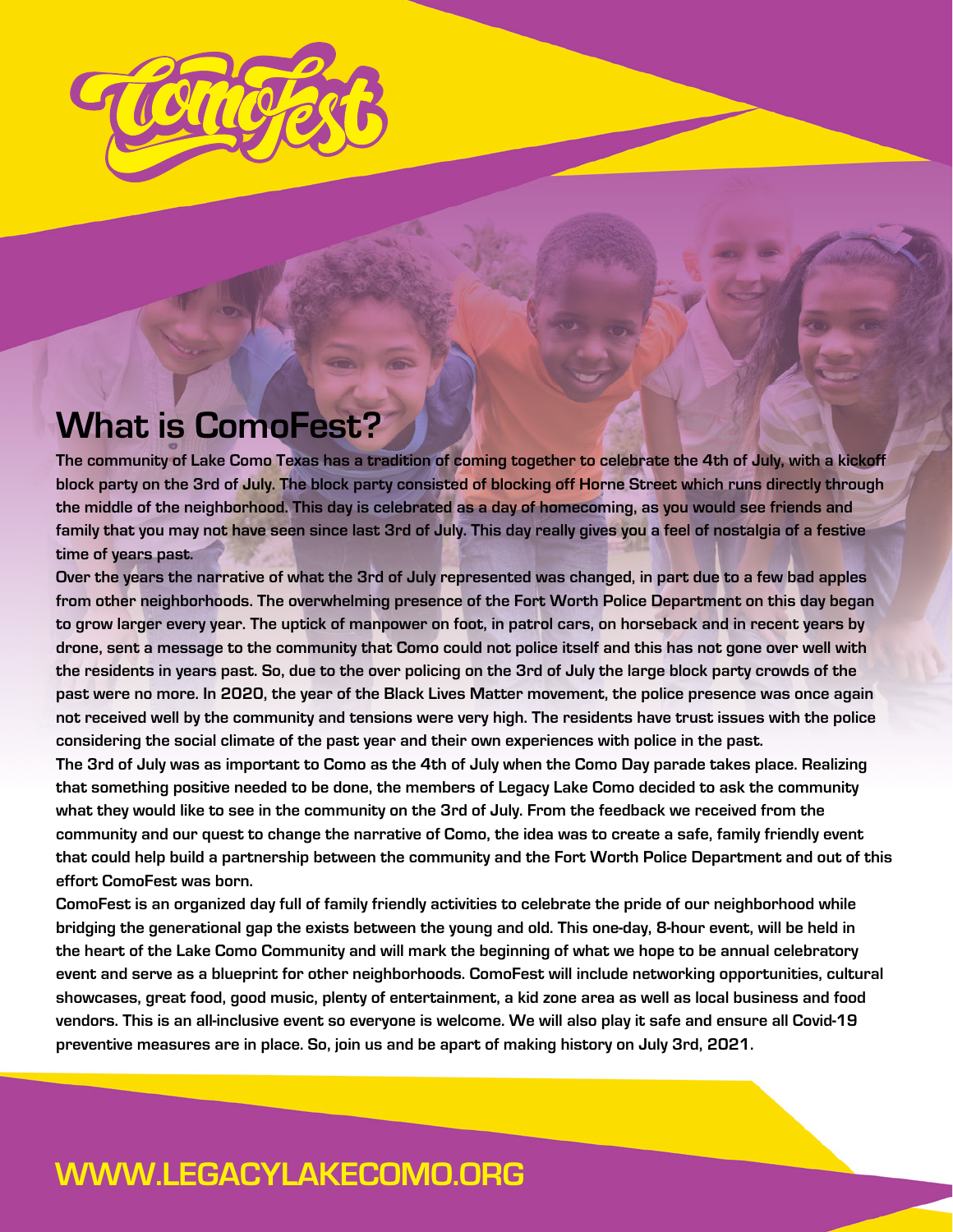## **SPONSORSHIP & BRANDING OPPORTUNITIES**

#### **DIAMOND Sponsorship: \$5,000**

#### **Pre-event Marketing Exposure**

- Banners to appear on official website for the event as well as on social media platforms.
- Prominent logo placement on all donated media partner print ads, mailings and marketing/e-mail marketing materials pertaining to event.
- Company mention in all donated Radio spots (TBD)
- Double page 4-color Ad placement in KRAVE Magazine.

#### **On-site Brand Exposure**

- Prominent signage at registration and stage area.
- Opportunities for Exhibition Area (space open for discussion)
- Company video to be placed on all Legacy social media platforms (material provided by sponsor; limited to 1min.)
- Access to attendees' database.

#### **Post-Event Marketing**

- 6 months of advertising in KRAVE Magazine, 4CP
- 12 months advertising on ComoFest/Legacy Website

#### **PLATINUM Sponsorship: \$2,500**

#### **Pre-event Marketing Exposure**

- Banners to appear on official website for the event as well as on social media platforms
- Logo placement on all donated media partner print ads, mailings and marketing/e-mail marketing materials pertaining to event (print and website)
- Company mention in all donated Radio spots
- Full page 4-color Ad placement in KRAVE Magazine

#### **On-site Brand Exposure**

- Signage at event check-in table.
- Opportunities for Exhibition Area (space TBD)

#### **Post-Event Marketing**

- 4 months of advertising in KRAVE Magazine, 4CP
- 6 months advertising on ComoFest/Legacy Website.

#### **GOLD Sponsorship: \$1,000**

#### **Pre-event Marketing Exposure**

- Banners to appear on official website for the event as well as on social media platforms.
- Logo placement on all ads, mailings and marketing materials pertaining to event.
- Logo placement in KRAVE Magazine ComoFest announcement ads.

#### **On-site Brand Exposure**

- 2 months of advertising in KRAVE Magazine, 4CP
- Logo placement on banner at event check-in table.
- Opportunities for Exhibition Area (space TBD)

#### **Post-Event Marketing**

• One month of advertising in KRAVE Magazine, 4CP

#### **SILVER Sponsorship: \$500**

#### **Pre-event Marketing Exposure**

- Logo to appear on official website for the event, and on all Legacy social media platforms.
- Logo Placement on all ads, mailings and marketing materials pertaining to event
- Logo placement in KRAVE Magazine ComoFest announcement ads.

#### **On-site Market Exposure**

• Logo placement on banner at event check-in table.

• Exhibit space.

#### **Post-Event Marketing**

• One month advertising on Legacy website.

# **JULY 3, 2021 • COMO TEXAS**